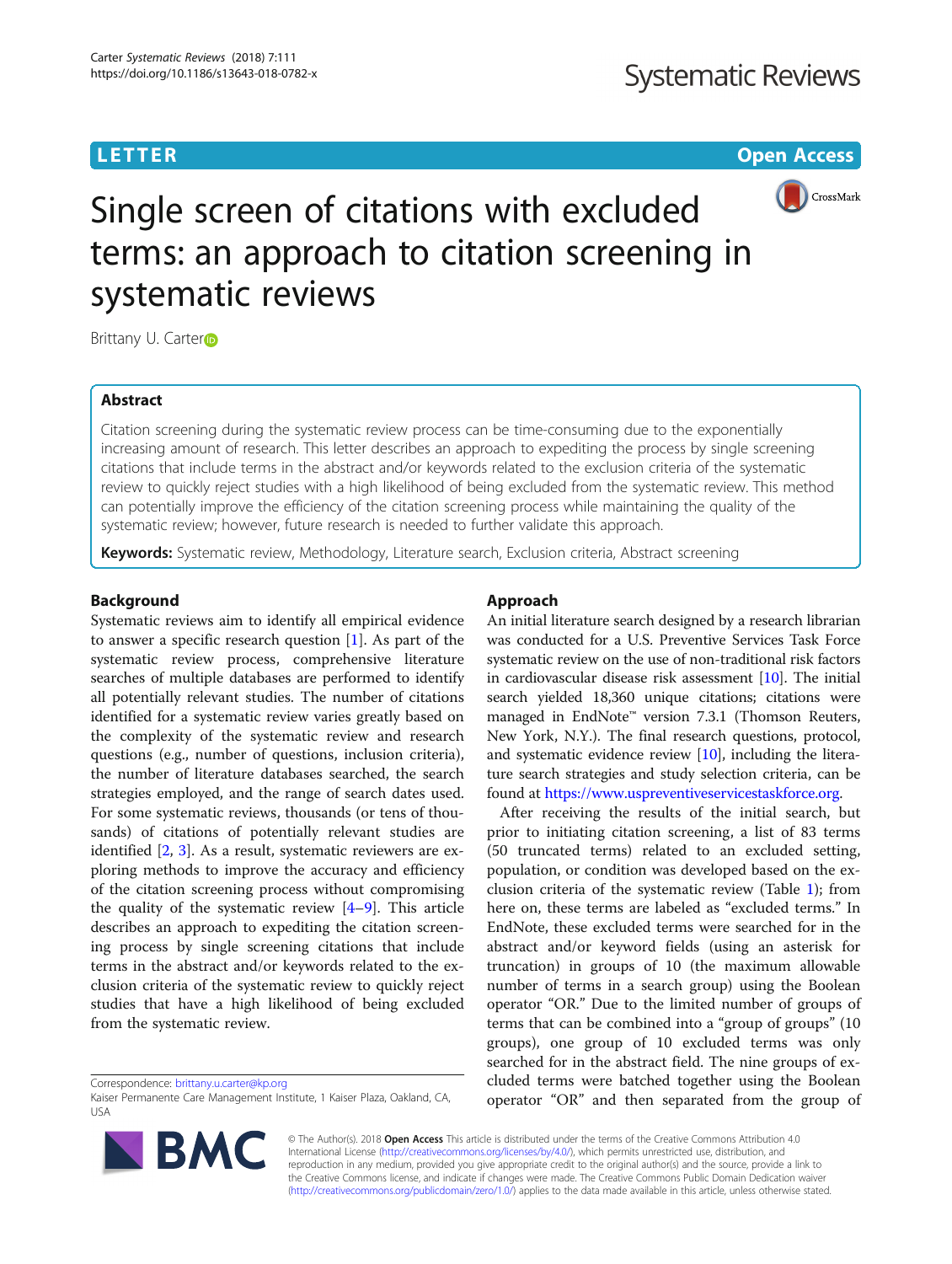# <span id="page-1-0"></span>Table 1 List of excluded terms<br>Exclusion criteria

| Exclusion criteria                                                                                                                                                                                                      | Excluded terms <sup>d</sup>           | Truncated excluded<br>term <sup>a</sup> | No. of citations with<br>term in abstract <sup>b</sup> | No. of citations with<br>term in keywords <sup>b</sup> |
|-------------------------------------------------------------------------------------------------------------------------------------------------------------------------------------------------------------------------|---------------------------------------|-----------------------------------------|--------------------------------------------------------|--------------------------------------------------------|
| Condition:<br>• Studies that exclusively include<br>individuals with other pre-existing<br>health conditions (e.g., HIV)                                                                                                | Arthritis, arthritic                  | Arthrit <sup>a</sup>                    | 267                                                    | 183                                                    |
|                                                                                                                                                                                                                         | Autoimmune                            | Autoimmun <sup>a</sup>                  | 93                                                     | 21                                                     |
|                                                                                                                                                                                                                         | Cancer                                | Cancer <sup>a</sup>                     | 307                                                    | 18                                                     |
|                                                                                                                                                                                                                         | Hepatitis, hepatic                    | Hepati <sup>a</sup>                     | 162                                                    | 24                                                     |
|                                                                                                                                                                                                                         | <b>HIV</b>                            | HIV <sup>a</sup>                        | 197                                                    | 135                                                    |
|                                                                                                                                                                                                                         | Infection, infectious                 | Infect <sup>a</sup>                     | 736                                                    | 349                                                    |
|                                                                                                                                                                                                                         | Kidney                                | Kidney <sup>a</sup>                     | 813                                                    | 789                                                    |
|                                                                                                                                                                                                                         | Lupus                                 | Lupus <sup>a</sup>                      | 127                                                    | 112                                                    |
|                                                                                                                                                                                                                         | Pancreatic, pancreas                  | Pancrea <sup>a</sup>                    | 35                                                     | 25                                                     |
|                                                                                                                                                                                                                         | Renal                                 | Renal <sup>a</sup>                      | 1135                                                   | 781                                                    |
|                                                                                                                                                                                                                         | Rheumatology, rheumatic               | Rheum <sup>a</sup>                      | 336                                                    | 223                                                    |
|                                                                                                                                                                                                                         | Sickle cell anemia                    | Sickle <sup>a</sup>                     | 9                                                      | 6                                                      |
|                                                                                                                                                                                                                         | Transplant, transplantation           | Transplant <sup>a</sup>                 | 281                                                    | 255                                                    |
|                                                                                                                                                                                                                         | Prader-Willi syndrome                 | Wille <sup>a</sup>                      | 181                                                    | 92                                                     |
| Country:<br>· Studies not conducted<br>in countries categorized as<br>"Very High" on the 2014<br>Human Development Index<br>(as defined by the United Nations<br>Development Program)<br>Non-human:<br>• Animal studies | Brazil, Brazilian                     | Braz <sup>a</sup>                       | 64                                                     | 65                                                     |
|                                                                                                                                                                                                                         | China, Chinese                        | Chin <sup>a</sup>                       | 621                                                    | 249                                                    |
|                                                                                                                                                                                                                         | Cuba, Cuban                           | Cuba <sup>a</sup>                       | 51                                                     | 1                                                      |
|                                                                                                                                                                                                                         | Egypt, Egyptian                       | Egypt <sup>a</sup>                      | 17                                                     | 23                                                     |
|                                                                                                                                                                                                                         | Haiti, Haitian                        | Haiti <sup>a</sup>                      | 1                                                      | 0                                                      |
|                                                                                                                                                                                                                         | India, Indian                         | India <sup>a</sup>                      | 136                                                    | 90                                                     |
|                                                                                                                                                                                                                         | Iran, Iranian                         | $\text{tran}^a$                         | 53                                                     | 28                                                     |
|                                                                                                                                                                                                                         | Iraq, Iraqi                           | $\text{Iraq}^a$                         | 3                                                      | 1                                                      |
|                                                                                                                                                                                                                         | Kenya, Kenyan                         | Keny <sup>a</sup>                       | $\mathbf 0$                                            | 0                                                      |
|                                                                                                                                                                                                                         | Sri Lanka, Sri Lankan                 | Lanka <sup>a</sup>                      | 3                                                      | 1                                                      |
|                                                                                                                                                                                                                         | Libya, Libyan                         | Libya <sup>a</sup>                      | $\mathbf 0$                                            | 0                                                      |
|                                                                                                                                                                                                                         | Mexico, Mexican                       | Mexic <sup>a</sup>                      | 33                                                     | 25                                                     |
|                                                                                                                                                                                                                         | Nigeria, Niger,<br>Nigerien, Nigerian | Niger <sup>a</sup>                      | 8                                                      | 10                                                     |
|                                                                                                                                                                                                                         | Peru, Peruvian                        | Peru <sup>a</sup>                       | 42                                                     | 26                                                     |
|                                                                                                                                                                                                                         | Russia, Russian                       | Russ <sup>a</sup>                       | 37                                                     | 21                                                     |
|                                                                                                                                                                                                                         | Sub-Sahara, sub-Saharan               | Sahara <sup>a</sup>                     | 11                                                     | 1                                                      |
|                                                                                                                                                                                                                         | South Africa, South African           | South Africa <sup>a</sup>               | 23                                                     | 19                                                     |
|                                                                                                                                                                                                                         | Turkey, Turkish                       | Turk <sup>a</sup>                       | 37                                                     | 95                                                     |
|                                                                                                                                                                                                                         | Ukraine, Ukrainian                    | Ukrain <sup>a</sup>                     | 1                                                      | $\circ$                                                |
|                                                                                                                                                                                                                         | Animal                                | Animal <sup>a</sup>                     | 221                                                    | $\overline{\phantom{a}}^c$                             |
|                                                                                                                                                                                                                         | Bovine                                | <b>Bovin</b> <sup>a</sup>               | 6                                                      | $-c$                                                   |
|                                                                                                                                                                                                                         | Canine                                | Canin <sup>a</sup>                      | 9                                                      | $\overline{\phantom{a}}^{\phantom{a}}$                 |
|                                                                                                                                                                                                                         | Feline                                | Felin <sup>a</sup>                      | 1                                                      | $\overline{C}$                                         |
|                                                                                                                                                                                                                         | Mammal, mammalian                     | Mammal <sup>a</sup>                     | 11                                                     | $-c$                                                   |
|                                                                                                                                                                                                                         | Mice                                  | Mice <sup>a</sup>                       | 122                                                    | 109                                                    |
|                                                                                                                                                                                                                         | Mouse                                 | Mouse <sup>a</sup>                      | 49                                                     | $-$ <sup>C</sup>                                       |
|                                                                                                                                                                                                                         | Murine                                | Murine <sup>a</sup>                     | 17                                                     | $-c$                                                   |
|                                                                                                                                                                                                                         | Pig                                   | Pig <sup>a</sup>                        | 50                                                     | $-c$                                                   |
|                                                                                                                                                                                                                         | Primate                               | Primat <sup>a</sup>                     | 4                                                      | $\circ$                                                |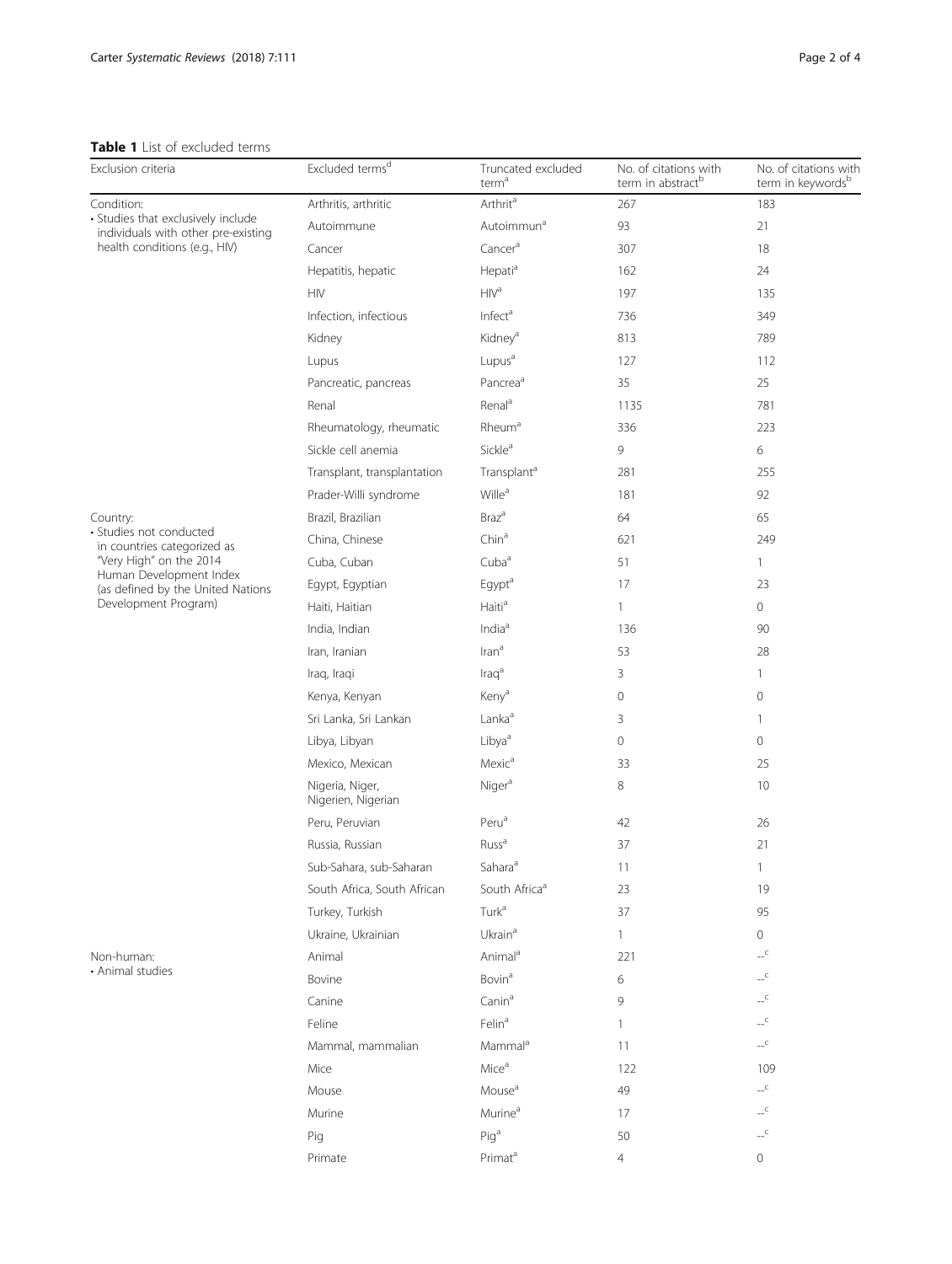Table 1 List of excluded terms (Continued)

| Exclusion criteria                                                  | Excluded terms <sup>a</sup> | Truncated excluded<br>term <sup>a</sup> | No. of citations with<br>term in abstract <sup>b</sup> | No. of citations with<br>term in keywords <sup>b</sup> |
|---------------------------------------------------------------------|-----------------------------|-----------------------------------------|--------------------------------------------------------|--------------------------------------------------------|
| Population:<br>$\cdot$ Children age $< 8$ years<br>• Pregnant women | Sprague-Dawley rat          | Sprag <sup>a</sup>                      | 15                                                     | $-$                                                    |
|                                                                     | Swine                       | Swin <sup>a</sup>                       | 8                                                      | C                                                      |
|                                                                     | Adolescent, adolescence     | Adolesc <sup>a</sup>                    | 227                                                    | 805                                                    |
|                                                                     | Child, children             | Child <sup>a</sup>                      | 565                                                    | 524                                                    |
|                                                                     | Infant, infantile           | Infant <sup>a</sup>                     | 73                                                     | 177                                                    |
|                                                                     | Neonate, neonatal           | Neonat <sup>a</sup>                     | 46                                                     | 9                                                      |
|                                                                     | Pregnant, pregnancy         | Preg <sup>a</sup>                       | 253                                                    | 134                                                    |
| Total                                                               | 83 terms                    | 50 truncated terms                      | 7497                                                   | 5426                                                   |

<sup>a</sup> Asterisk indicates truncation of search term <sup>b</sup>Citation counts are not mutually exclusive

<sup>c</sup>Due to limited number of terms and groups of terms in EndNote, these terms were only searched for in the abstract field

d Possible excluded terms based on truncation

citations that did not have these excluded terms in their abstract and/or keywords using the Boolean operator of "NOT" (reaching the limit of 10 groups in a "group of groups"). These citations were single-screened by the author for relevancy using the pre-specified inclusion and exclusion criteria of the systematic review, with single citations being either rejected or moved forward for dual abstract screening. Investigators screened citations in DistillerSR (Evidence Partners, Ottawa, Canada), an online-based systematic review software program.

A total of 6503 (35.4%) of the 18,360 citations from the initial search contained excluded terms in the abstract and/or keywords; these citations were screened by a single reviewer. The remaining 11,847 citations underwent traditional dual screening. Only 246 (3.8%) of 6503 citations containing excluded terms were moved forward for dual screening as they were deemed potentially relevant for inclusion, of which 39 (0.6% of 6503 citations with excluded terms) underwent dual full-text review. Among 39 articles reviewed at full-text, only 2 (0.03% of the 6503 citations with excluded terms) were included in the systematic review. The remaining 37 articles were excluded due to reporting on the wrong outcomes, being the wrong study design, or evaluating the wrong risk prediction base model. The two citations included in the systematic review did not influence the conclusions of the review. None of the 6257 citations with excluded terms—which did not undergo a second review—that were immediately rejected at single screening were brought forward for dual screening or full-text review based on checking the reference lists of included studies or existing systematic reviews. In total, 99.9% of the 6503 citations with excluded terms were excluded from the systematic review. Although these results only describe the initial search of the systematic review, these percentages are likely to not change with the inclusion of citations identified from bridge searches or after expert review and public comment.

### **Discussion**

Single screening of citations with terms in the abstract and/or keywords that are related to the exclusion criteria of the systematic review is a potential method to increase the efficiency of the citation screening process as it reduces the number of citations requiring dual screening. It also has the potential to be reliable method as 99.9% of the 6503 citations with excluded terms were excluded from the systematic review. This approach would need to be reproduced in other systematic reviews to determine if it is a valid, reliable, accurate, and efficient method to citation screening. Single screening of citations with excluded terms was appropriate for this topic given its high literature yield and the a priori knowledge that most of the citations would not be relevant. This approach, however, may only work well (or be necessary) in topics that have a high literature yield and not those that have less restrictive inclusion criteria (e.g., any country). The amount of time spent on single and dual screening would also need to be compared to truly evaluate efficiency, which was not captured in this study. An optimal method for identifying and batching excluded terms is also needed. In this study, the selection of excluded terms was not systematic and could have been better informed by screening a few hundred citations to identify excluded terms that were more frequent or to omit those that might lead to false excludes. For example, "Kenya, Kenyan" and "Libya, Libyan" yielded zero citations, while "stent" (not an excluded term used) yielded 1480 citations. More excluded terms could also have been used if EndNote was not used to search for citations with excluded terms, as EndNote's search function limited the number of terms to be searched and grouped. Excluded terms could be integrated into the original literature search strategies and imported separately into EndNote from those that did not have an excluded term in the abstract and/or keywords. And finally, an evaluation of whether the precautions to ensure all relevant studies are identified (i.e., examining